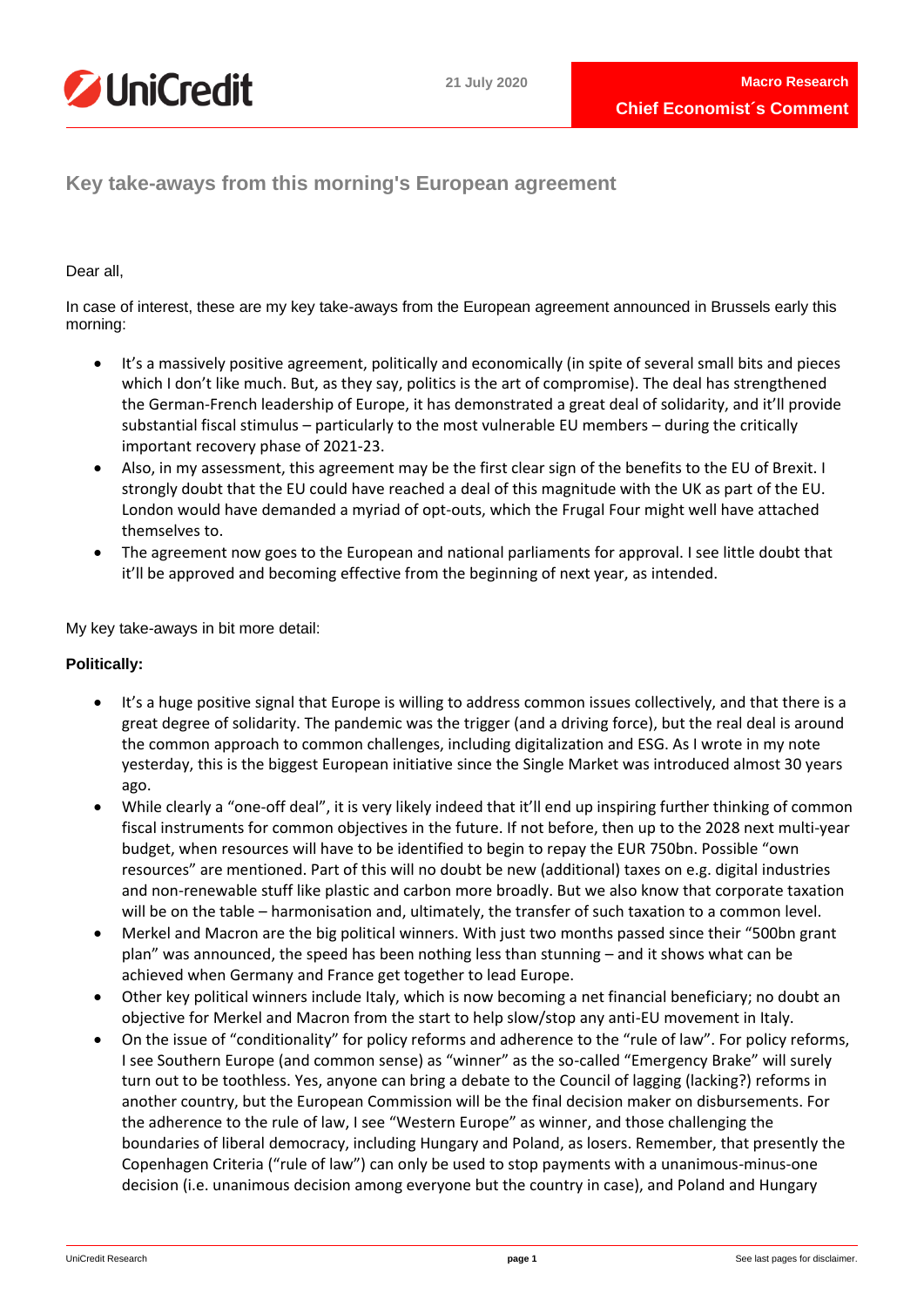

have to a large extent protected each other in this regard. For the EUR 750bn package, however, payments can be stopped for breaching "rules of law" criteria with a "weighted average".

- The European Commission is also a "winner", as it'll all be anchored in the Commission. There were three alternatives to this deal: (i) An Inter-governmental agreement "among the willing", which – I understand – was threatened along the way, and you'll have heard von der Leyen explicitly expressing relief that this didn't happen; (ii) considerable more (coordinated) national fiscal stimulus, which would have led the ECB to further expand its balance sheet; (iii) nothing, leading to considerably weaker – and more differentiated – recoveries, and, quite possibly, political trouble in some countries.
- The key losers: The UK (which will have no influence on key European policy priorities with big impact on the UK down the line), and the much-loved (by the North) rules-based EU, as the frugals demanded (and got) special budget rebates, ala Thatcher. for their support.

# **Economically:**

- All of the EU will be winners because this is NOT a zero-sum game. It'll have a relative small effect in 2021, but more material during 2022-23 when most of the disbursements will take place. We'll need a bit more details before we put numbers on this. (The Credit Rating Agencies will also take some time to digest this, but Fitch has already said that the package will limited the otherwise expected deterioration of public finances from 2021.)
- The headline number of EUR 1.8 trillion is misleading. The normal (and, unfortunately, mostly unreformed) Multi-year EU budget of EUR 1.1 trillion is your normal "reallocation" of about 1% of GDP between countries and sectors. The important thing is the EUR 750bn, which will be fiscal stimulus during the next three years, roughly to the tune of 1 3/4% of GDP in stimulus for each of those years, on top of what the national budgets do. (In reality, the stimulus will be a bit less and stretch over a few more years, as some of the commitments in 2022-23 will only get fully disbursed in the following years.) This EUfunded stimulus is particularly important as it's becoming evident that we'll need stimulus for several years to get GDP levels back to where they would have been without the crisis. As such, this package will help tremendously in particularly Southern Europe and the CEE.
- I see a lot of huffing and puffing today among the usual euro-sceptics on the cut in the research budget and in money allocated to climate change, but you need to keep proportions in mind. These are cuts on the order of a few billion euros (up to EUR20bn cut for climate matters) – regrettable for sure, but in a EUR750bn operation with EUR 390bn in grants, I fail to get too worried about cuts or reallocation of EUR 20bn.

Best

Erik

**Erik F. Nielsen**, Global Head of CIB Research, Group Chief Economist (UniCredit Bank, London) +44 207 826-1765 erik.nielsen@unicredit.eu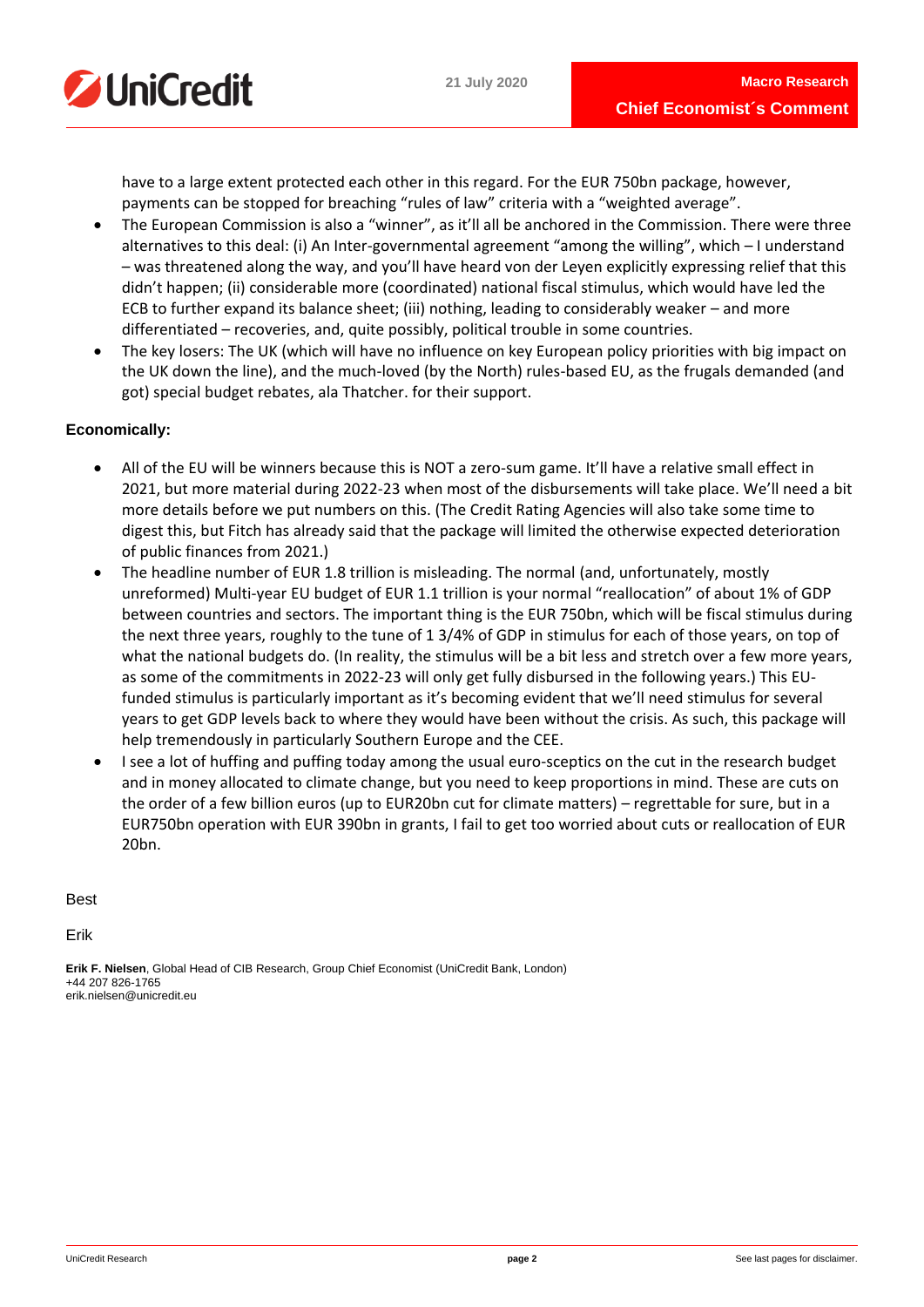

# **Legal Notices**

## **Glossary**

A comprehensive glossary for many of the terms used in the report is available on our website:<https://www.unicreditresearch.eu/index.php?id=glossary>

#### **Disclaimer**

Our recommendations are based on information obtained from or are based upon public information sources that we consider to be reliable, but for the completeness and<br>accuracy of which we assume no liability. All informatio analysts as of the date of the issue unless stated otherwise. We reserve the right to modify the views expressed herein at any time without notice. Moreover, we reserve the right not to update this information or to discontinue it altogether without notice. This report may contain links to websites of third parties, the content of which is not controlled by<br>UniCredit Bank. No liability is ass

This report is for information purposes only and (i) does not constitute or form part of any offer for sale or subscription of or solicitation of any offer to buy or subscribe for any<br>financial, money market or investment for any financial, money market or investment instrument or any security nor (iii) as marketing material within the meaning of applicable prospectus law . The investment possibilities discussed in this report may not be suitable for certain investors depending on their specific investment objectives and time horizon or in the context of their overall<br>financial situation. The investments di adverse effect on the value of investments. Furthermore, past performance is not necessarily indicative of future results. In particular, the risks associated with an investment in the financial, money market or investment instrument or security under discussion are not explained in their entirety.

This information is given without any warranty on an "as is" basis and should not be regarded as a substitute for obtaining individual advice. Investors must make their own determination of the appropriateness of an investment in any instruments referred to herein based on the merits and risks involved, their own investment strategy and their legal, fiscal and financial position. As this document does not qualify as an investment recommendation or as a direct investment recommendation, neither this document nor any part of it shall form the basis of, or be relied on in connection with or act as an inducement to enter into, any contract or commitment whatsoever. Investors are urged to contact their bank's investment advisor for individual explanations and advice.

Neither UniCredit Bank AG, UniCredit Bank AG London Branch, UniCredit Bank AG Milan Branch, UniCredit Bank AG Vienna Branch, UniCredit Bank Austria AG, UniCredit Bulbank, Zagrebačka banka d.d., UniCredit Bank Czech Republic and Slovakia, ZAO UniCredit Bank Russia, UniCredit Bank Czech Republic and Slovakia Slovakia Branch,<br>UniCredit Bank Romania, UniCredit Bank AG New York Branch n (in negligence or otherwise) for any loss howsoever arising from any use of this document or its contents or otherwise arising in connection therewith.

This report is being distributed by electronic and ordinary mail to professional investors, who are expected to make their own investment decisions without undue reliance on this publication, and may not be redistributed, reproduced or published in whole or in part for any purpose.

This report was completed and first published on 21 July 2020 at 16:20.

### **Responsibility for the content of this publication lies with:**

#### **UniCredit Group and its subsidiaries are subject to regulation by the European Central Bank**

a) UniCredit Bank AG (UniCredit Bank, Munich or Frankfurt), Arabellastraße 12, 81925 Munich, Germany, (also responsible for the distribution pursuant to §85 WpHG). Regulatory authority: "BaFin" – Bundesanstalt für Finanzdienstleistungsaufsicht, Marie-Curie-Str. 24-28, 60439 Frankfurt, Germany.

b) UniCredit Bank AG London Branch (UniCredit Bank, London), Moor House, 120 London Wall, London EC2Y 5ET, United Kingdom. Regulatory authority: "BaFin" –<br>Bundesanstalt für Finanzdienstleistungsaufsicht, Marie-Curie-Str. 2 regulatory status are available on request.

c) UniCredit Bank AG Milan Branch (UniCredit Bank, Milan), Piazza Gae Aulenti, 4 - Torre C, 20154 Milan, Italy, duly authorized by the Bank of Italy to provide investment services. Regulatory authority: "Bank of Italy", Via Nazionale 91, 00184 Roma, Italy and Bundesanstalt für Finanzdienstleistungsaufsicht, Marie-Curie-Str. 24-28, 60439 Frankfurt, Germany.

d) UniCredit Bank AG Vienna Branch (UniCredit Bank, Vienna), Rothschildplatz 1, 1020 Vienna, Austria. Regulatory authority: Finanzmarktaufsichtsbehörde (FMA), Otto-Wagner-Platz 5, 1090 Vienna, Austria and subject to limited regulation by the "BaFin" – Bundesanstalt für Finanzdienstleistungsaufsicht, Marie-Curie-Str. 24-28, 60439<br>Frankfurt, Germany. Details about the extent of our reg

e) UniCredit Bank Austria AG (Bank Austria), Rothschildplatz 1, 1020 Vienna, Austria. Regulatory authority: Finanzmarktaufsichtsbehörde (FMA), Otto-Wagner-Platz 5, 1090 Vienna, Austria

f) UniCredit Bulbank, Sveta Nedelya Sq. 7, BG-1000 Sofia, Bulgaria. Regulatory authority: Financial Supervision Commission (FSC), 16 Budapeshta str., 1000 Sofia, Bulgaria g) Zagrebačka banka d.d., Trg bana Josipa Jelačića 10, HR-10000 Zagreb, Croatia. Regulatory authority: Croatian Agency for Supervision of Financial Services, Franje Račkoga 6, 10000 Zagreb, Croatia

h) UniCredit Bank Czech Republic and Slovakia, Želetavská 1525/1, 140 92 Praga 4, Czech Republic. Regulatory authority: CNB Czech National Bank, Na Příkopě 28, 115 03 Praga 1, Czech Republic

i) ZAO UniCredit Bank Russia (UniCredit Russia), Prechistenskaya nab. 9, RF-119034 Moscow, Russia. Regulatory authority: Federal Service on Financial Markets, 9 Leninsky prospekt, Moscow 119991, Russia

j) UniCredit Bank Czech Republic and Slovakia, Slovakia Branch, Šancova 1/A, SK-813 33 Bratislava, Slovakia. Regulatory authority: CNB Czech National Bank, Na Příkopě 28, 115 03 Praha 1, Czech Republic and subject to limited regulation by the National Bank of Slovakia, Imricha Karvaša 1, 813 25 Bratislava, Slovakia. Regulatory authority:<br>National Bank of Slovakia, Imricha Karvaša 1, 813

k) UniCredit Bank Romania, Bucharest 1F Expozitiei Boulevard, 012101 Bucharest 1, Romania. Regulatory authority: National Bank of Romania, 25 Lipscani Street, 030031, 3rd District, Bucharest, Romania

l) UniCredit Bank AG New York Branch (UniCredit Bank, New York), 150 East 42nd Street, New York, NY 10017. Regulatory authority: "BaFin" – Bundesanstalt für Finanzdienstleistungsaufsicht, Marie-Curie-Str. 24-28, 60439 Frankfurt, Germany and New York State Department of Financial Services, One State Street, New York, NY 10004-1511 Further details regarding our regulatory status are available on request.

#### **ANALYST DECLARATION**

The analyst's remuneration has not been, and will not be, geared to the recommendations or views expressed in this report, neither directly nor indirectly.

All of the views expressed accurately reflect the analyst's views, which have not been influenced by considerations of UniCredit Bank's business or client relationships.

#### **POTENTIAL CONFLICTS OF INTERESTS**

You will find a list of keys for company specific regulatory disclosures on our website https://www.unicreditresearch.eu/index.php?id=disclaimer

#### **RECOMMENDATIONS, RATINGS AND EVALUATION METHODOLOGY**

You will find the history of rating regarding recommendation changes as well as an overview of the breakdown in absolute and relative terms of our investment ratings, and a note on the evaluation basis for interest-bearing evaluation basis for interest-bearing securities on our website https://www.unicreditresearch.eu **ADDITIONAL REQUIRED DISCLOSURES UNDER THE LAWS AND REGULATIONS OF JURISDICTIONS INDICATED**

You will find a list of further additional required disclosures under the laws and regulations of the jurisdictions indicated on our website

[https://www.unicreditresearch.eu/index.php?id=disclaimer.](https://www.unicreditresearch.eu/index.php?id=disclaimer) 

E 20/1